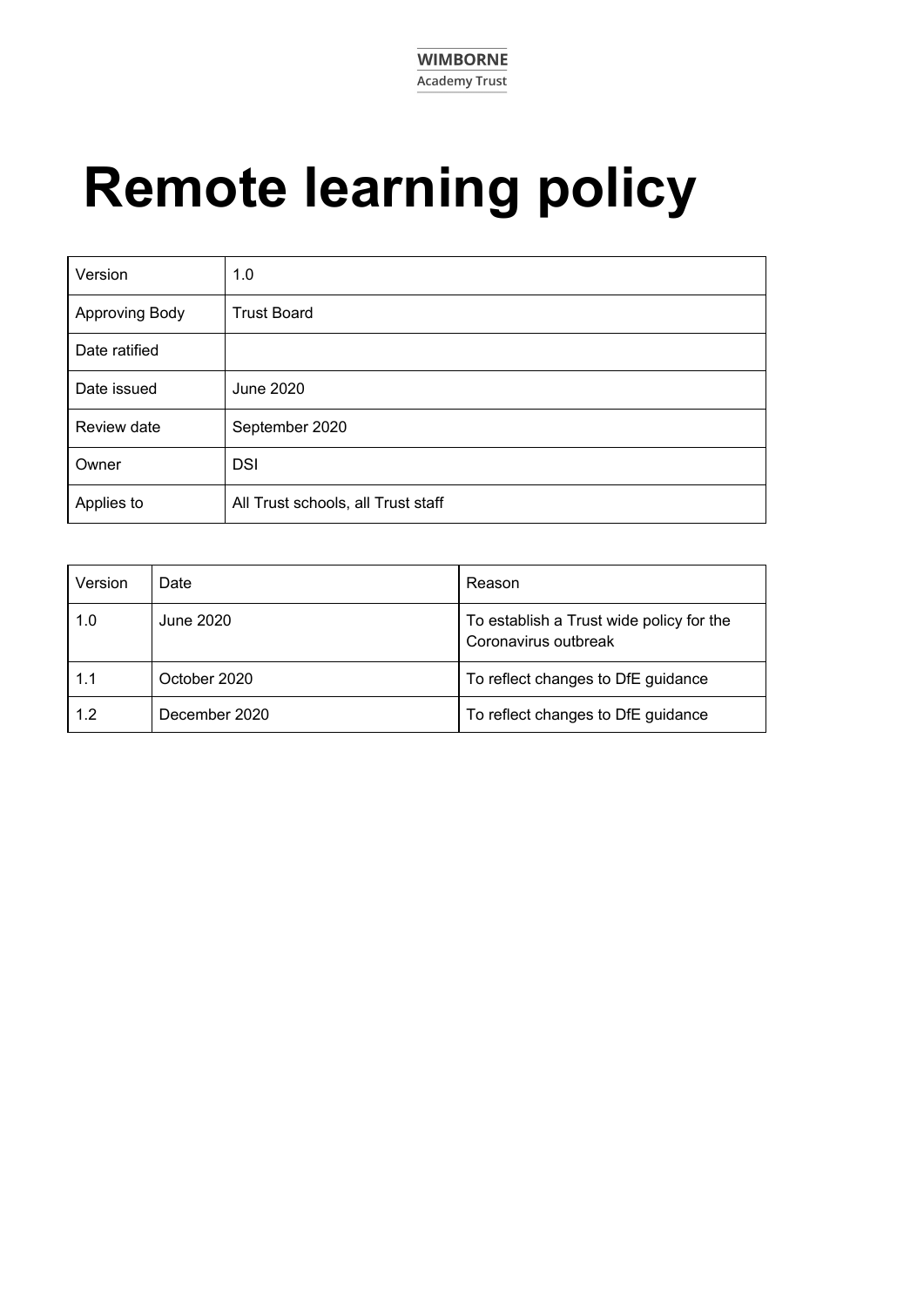This policy applies to the Trust as a whole and to all the schools in the Trust, in accordance with the Equalities Policy, vision, values and strategic outcomes of Wimborne Academy Trust. Wimborne Academy Trust, including all the schools within the Trust, their Trustees, governors and staff, must abide by this Policy.

This Policy describes Wimborne Academy Trust's provision for remote learning and has been produced in accordance with the Articles of Association and Scheme of Delegation. If there is any ambiguity or conflict then the Scheme of Delegation takes precedence. If there is any question or doubt about the interpretation or implementation of this Policy, the Trust clerk must be consulted.

Herein:

- 'The Trust' means Wimborne Academy Trust.
- 'School' means a school (academy) in Wimborne Academy Trust.
- 'Trustee' means a Trustee of the Trust and member of the Board of Trustees, which is the legal governing board of the Trust; a Trustee is also a Director of the Trust.
- 'Academy committee' and 'AC' means a local academy committee that is a committee of the Board, and 'governor' means a member of a local academy committee.
- 'Headteacher' means the principal of the school.
- 'CEO' means the chief executive officer of the Trust (or an executive officer to whom they have delegated specific authority to act on their behalf).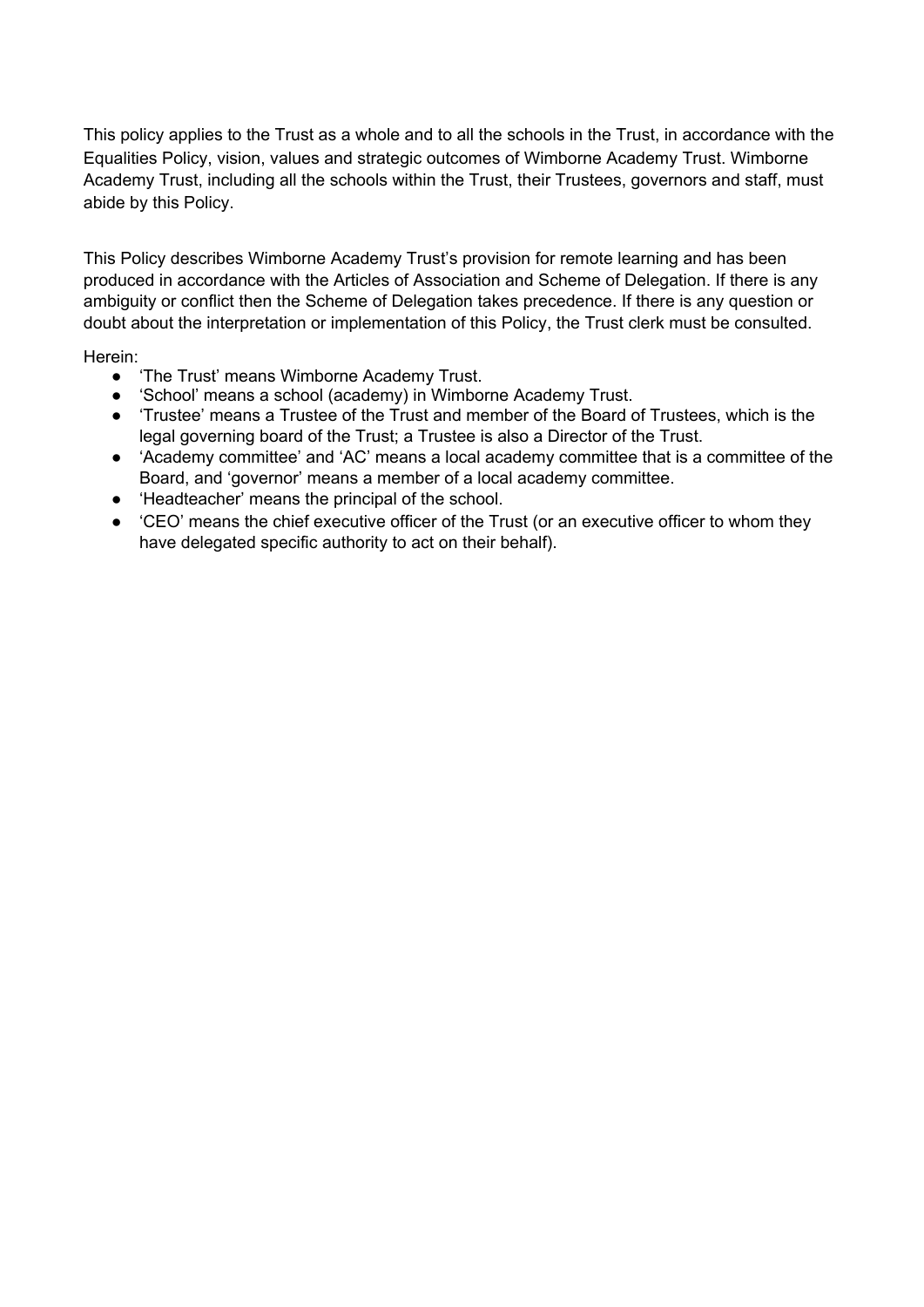# **1. Aims and indicators**

This remote learning policy for staff aims to:

- Ensure high quality provision for all children learning remotely
- Ensure consistency in the approach to remote learning across the trust
- Set out expectations for all members of the school community with regards to remote learning
- Provide appropriate guidelines for data protection

The key performance indicators if this policy are:

- 100% engagement in remote learning trust wide
- 100% of children receive feedback at least weekly
- 100% of children receive receivable at least weekly 100% of children receive pastoral contact at least weekly
- Survey feedback is more positive than national benchmarks

# **2. Effective remote learning**

#### **2.1 Aims of remote teaching:**

- Teachers set assignments so that pupils have meaningful and ambitious work each day in the full range of subjects in their normal curriculum
- Teachers provide frequent, clear explanations of new content, delivered by a teacher through live lessons or pre-recorded content
- Teachers adapt teaching in response to questions or assessments
- **2.2. Aims of remote learning:**
	- Pupils have access to a planned and well-sequenced curriculum so that knowledge and skills are built incrementally, with a good level of clarity about what is intended to be taught and practised in each subject
	- Pupils have access to high-quality online and offline resources and teaching videos and that are linked to the school's curriculum
	- Pupils have access to online tools that allow interaction, assessment and feedback,

## **2.3 Principles of teaching and learning**

The trust wide principles of teaching and learning apply to remote learning as they do learning in the classroom. How these principles are implemented will need consideration.

Examples of remote teaching approaches:

- Live teaching (online lessons)
- Recorded teaching (e.g. Oak National Academy lessons, video/audio recordings made by teachers)
- Printed paper packs produced by teachers (e.g. workbooks, worksheets)
- Textbooks and reading books pupils have at home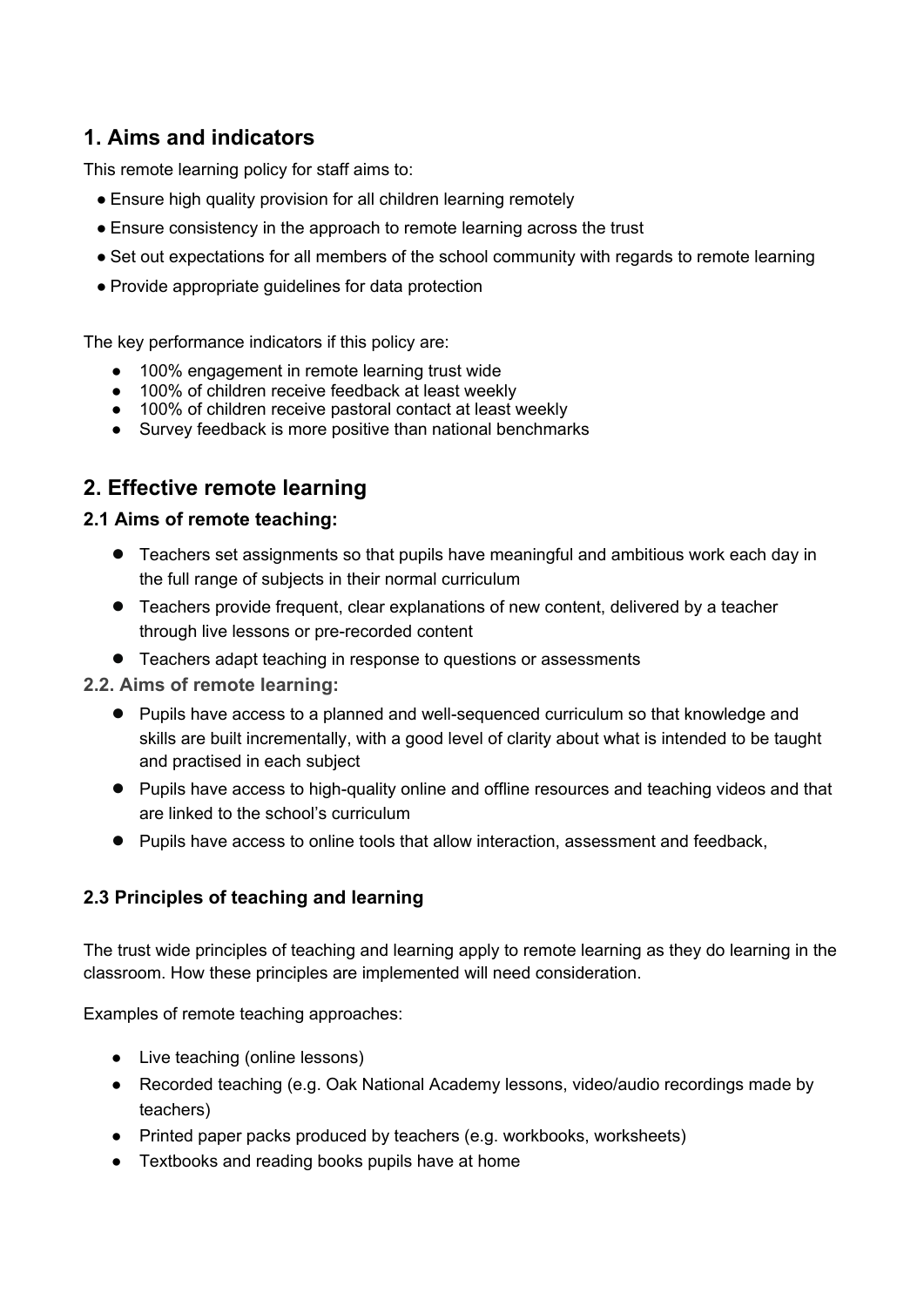• Commercially available websites supporting the teaching of specific subjects or areas, including video clips or sequences

## **2.4 Expectations of remote teaching**

Teachers set remote learning that is of equivalent quantity to that which they would receive in school (5 hours). This is greater than minimum expectations set out by the DfE of 3 hours for primary and 4 hours for secondary pupils.

A pupil's first day of being educated remotely might include independent work while teachers take all necessary actions to prepare for a longer period of remote teaching.

The remote curriculum will be the same as the in school curriculum wherever possible and appropriate. However, there will be adaptations in some practical subjects.

Where individual pupils need to self-isolate but the majority of their peer group remains in school, full remote education will be offered although it may not be possible to deliver live lessons.

## **2.5 Expectations of feedback and assessment**

- Schools will provide feedback to parents by phone or email daily where there are concerns regarding engagement
- Schools will contact parents immediately where there is a safeguarding concern

Feedback can take many forms and may not always mean extensive written comments for individual children. For example, whole-class feedback or quizzes marked automatically via digital platforms are also valid and effective methods, amongst many others. The approach to feedback on pupil work is as follows:

- Teachers will provide whole-class feedback at least weekly, though GoogleClassroom, **Tapestry**
- Teachers provide individual feedback where there are specific points to be made at least weekly, though GoogleClassroom, Tapestry
- Automated feedback from digital platforms will be provided for each assignment

# **2.6 Additional support for the youngest children and those with special educational needs and disabilities (SEND)**

Some pupils, for example the youngest in reception and year one and those with special educational needs and disabilities (SEND), may not be able to access remote education without support from adults at home. The approach is to acknowledge the difficulties this may place on families, and work with parents and carers to support those pupils in the following ways: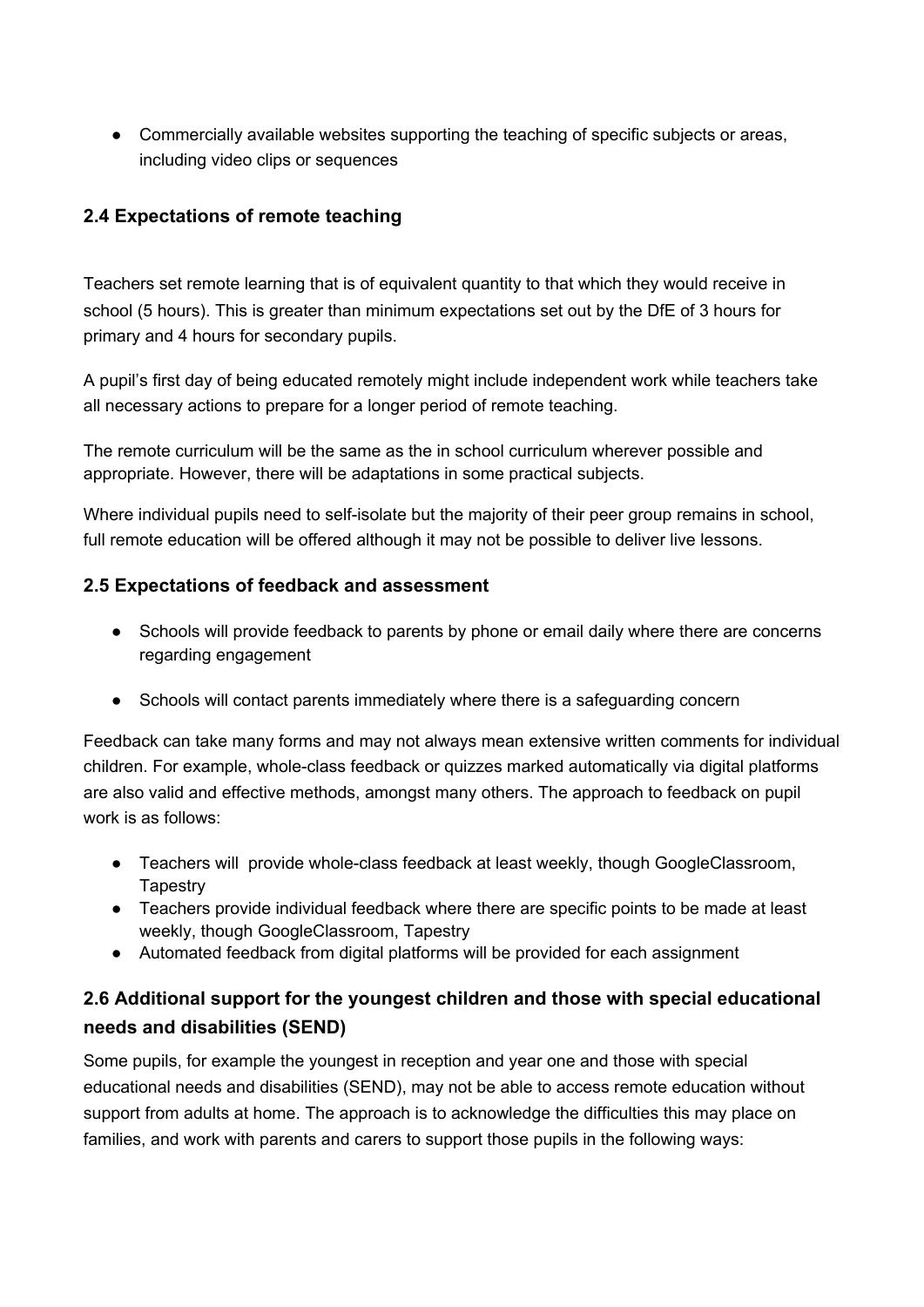- For the youngest children adapt work so that it is accessible and manageable. In Reception, remote learning will be delivered through Tapestry.
- Deploy staff to work with families to deliver a broad and ambitious curriculum for pupils with SEND where they may not be able to access remote education without adult support.
- To deliver specialist therapies through remote therapy or using online therapy sessions.
- To deliver therapy sessions such as SALT or OT, preferably by using virtual sessions but online services such as Oak Academy sessions can also be used.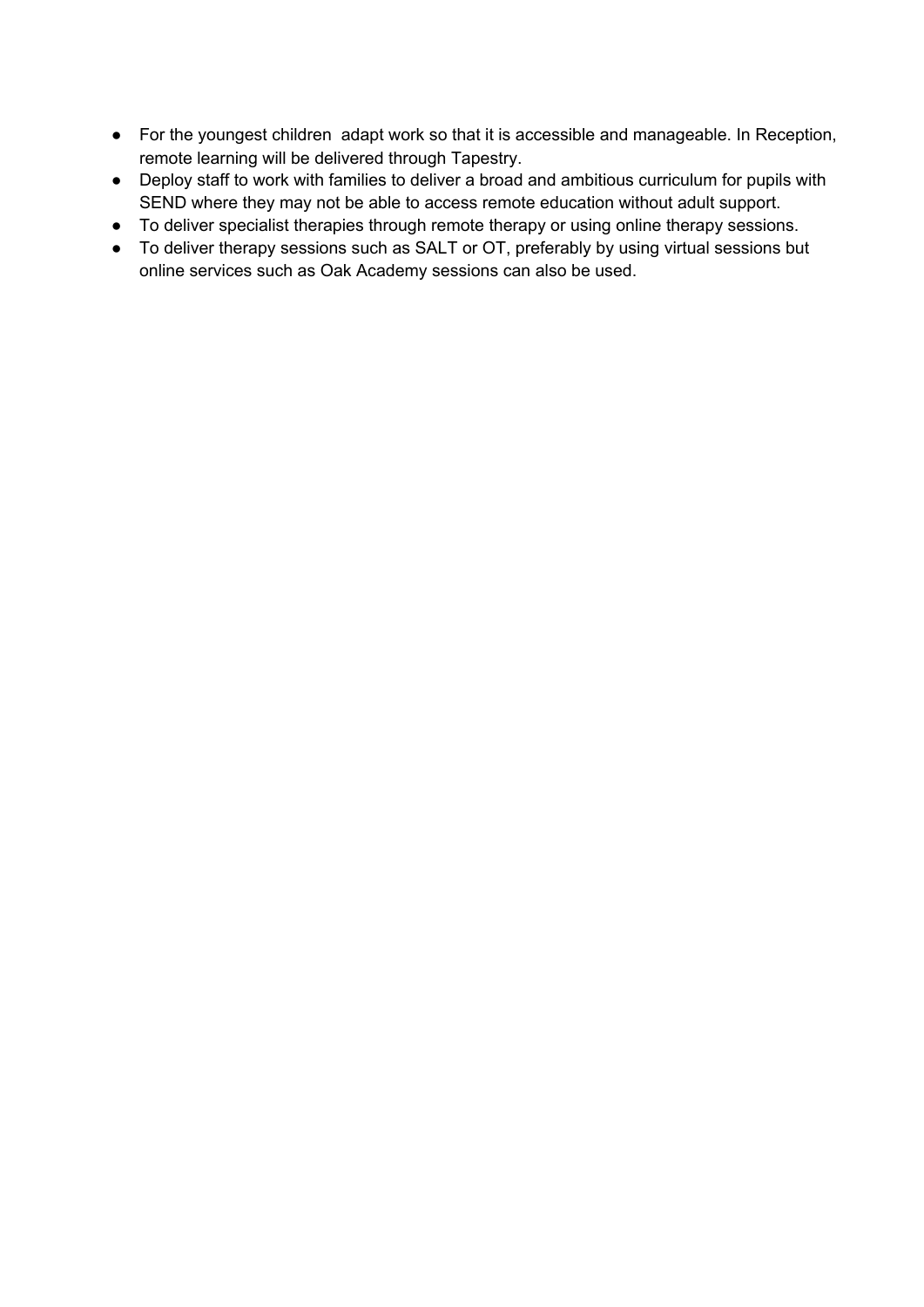#### **2.7 Live lessons**

It is important that all staff who interact with children, including online, continue to look out for signs a child may be at risk. Any such concerns should be dealt with as per the Child Protection Policy and where appropriate referrals should still be made to children's social care and, as required, the SSCT.

Online teaching should follow the same principles as set out in Wimborne Academy Trust's code of conduct and ensure any use of online learning tools and systems is in line with privacy and data protection/GDPR requirements.

Live lessons may be used where:

- Whole classes/ bubbles of pupils are isolating at home. The teacher could be in school OR at home.
- Part of a class or individuals from a class are required to isolate. The teacher could be in school OR at home.
- The class are in school, but the teacher is required to isolate at home. (Additional staffing will be required in the room with the class)

Considering school closures and the need to provide continuous learning for pupils please consider the below additional safeguarding measures alongside your settings IT/online learning policies.

- Staff and children must wear suitable clothing, as should anyone else in the household
- Language must be professional and appropriate, including any family members in the background

#### Within School/ at home

- Ensure all live lessons are recorded.
- Ensure a clear timetable of each online session is completed, detailing:
	- The content of the live lesson
	- The time it started and finished
	- Any issues that arose during this session

The senior Leadership team should ensure online lessons are appropriate by;

- Being aware of the content
- Dropping into the classes throughout the day (unannounced)
- Viewing a cross section of recordings

#### Pupils at Home

Pupils parents/Carers should have communicated the following expectations:

- The child is in a public area of the home
- The child should be appropriately dressed
- Pupils keep their camera on (unless they are not allowed to have their image shared publicly)
- Pupils keep their microphone off unless speaking
- Pupils should speak with a trusted adult if they come across content online that makes them uncomfortable.

Safeguarding - Record all live lessons and upload to google drive/ google classrooms. Deleting any local files.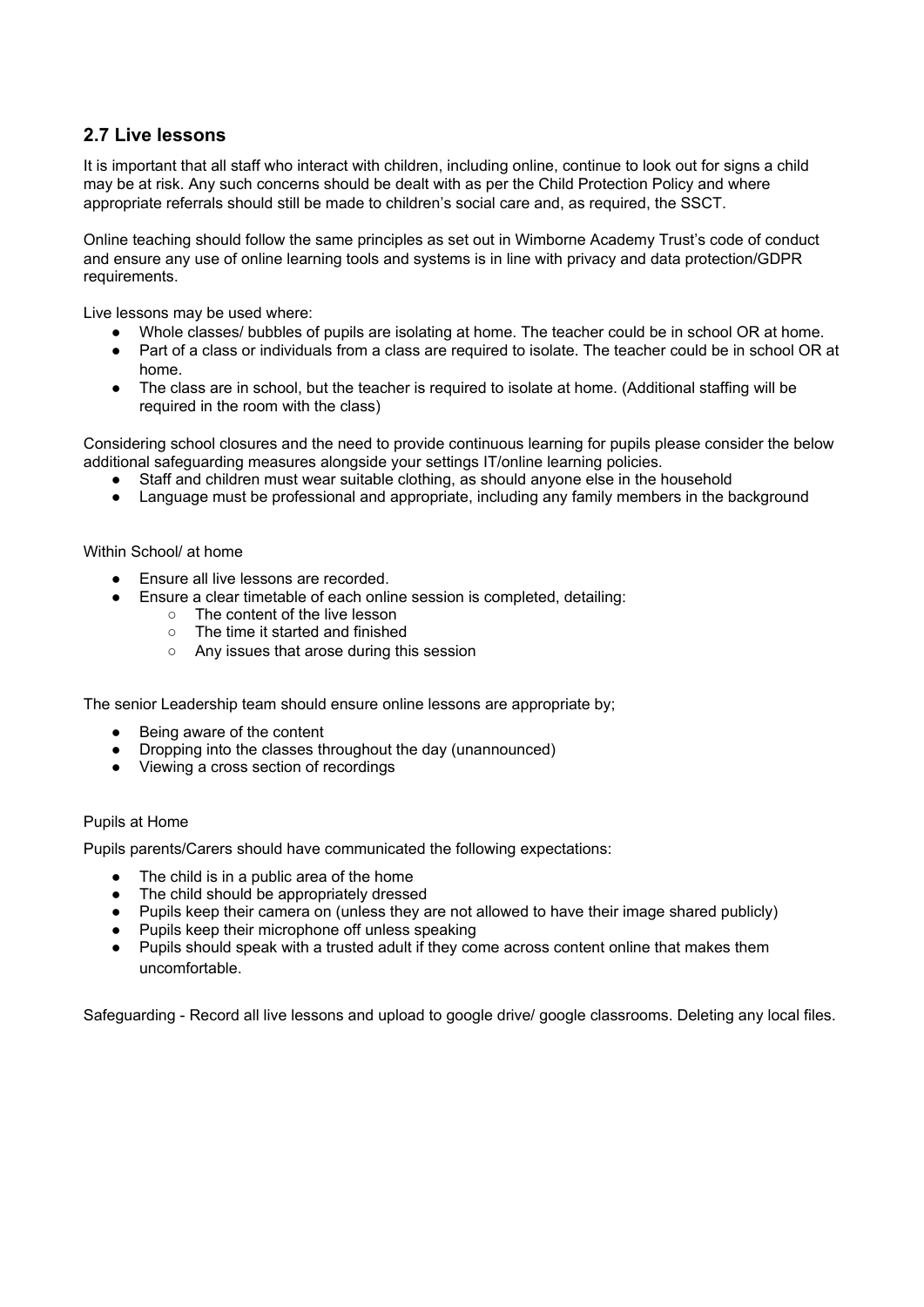# **2.8 EEF Home learning approaches planning framework**

| Approach       | What is it?                                                                                                              | Why include it?                                                                                                                                           |
|----------------|--------------------------------------------------------------------------------------------------------------------------|-----------------------------------------------------------------------------------------------------------------------------------------------------------|
| Activate       | Prompting pupils to<br>think about what they<br>have learnt previously,<br>that will help them<br>with their next steps. | An important aspect of<br>metacognition is planning<br>how you'll approach a<br>task, using what you<br>already know.                                     |
| Explain        | <b>Explicitly teaching</b><br>strategies to pupils<br>and helping them<br>decide when to<br>use them.                    | Metacognitive strategies<br>are most effective when<br>they are context-specific,<br>especially if pupils<br>understand when and<br>why to use them.      |
| Practise       | Pupils practising<br>strategies and skills<br>repeatedly, to develop<br>independence.                                    | Pupils need to practise<br>new strategies, to develop<br>independence. Scaffolds<br>and support are needed<br>at first, but should<br>decrease over time. |
| <b>Reflect</b> | Pupils reflecting<br>on what they have<br>learnt after they have<br>completed a piece<br>of work.                        | Self-regulated learners<br>use tasks they have<br>completed to evaluate<br>what went well, and<br>what they will do<br>differently next time.             |
| Review         | Revisiting previous<br>learning after a gap.                                                                             | Retrieving things from<br>memory, particularly<br>after you've started to<br>forget them, aids<br>long-term retention.                                    |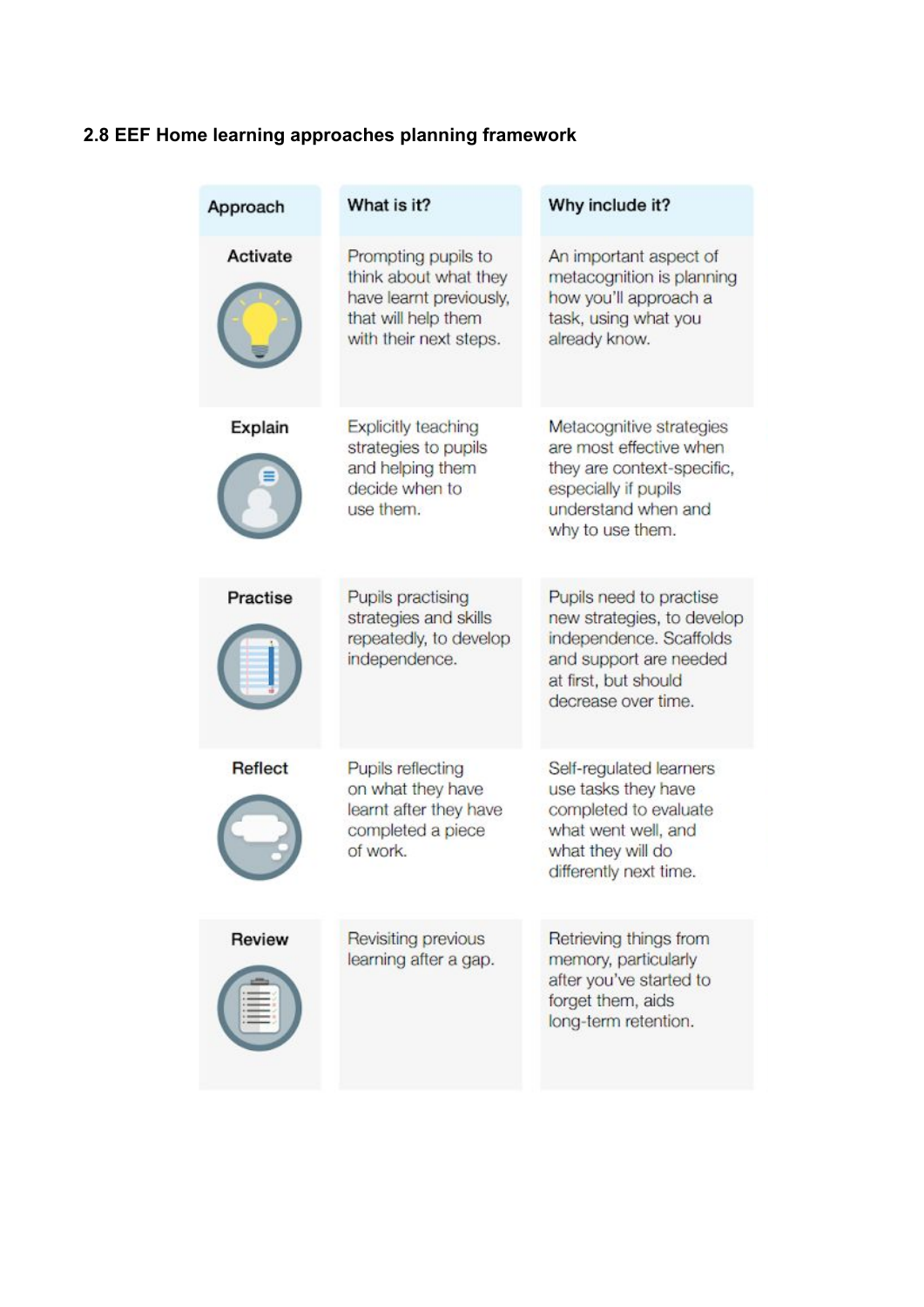# **3. Roles and responsibilities**

## **3.1 Teachers**

Teachers must be available to work during their normal working hours. If they're unable to work for any reason during this time, for example due to sickness or caring for a dependent, they should report this using the normal absence procedure.

Teachers are responsible for:

- Setting work
	- o For all classes taught, following the full curriculum
	- o The quantity of work should reflect reasonably the amount of time pupils would be working in school (5 hours)
	- $\circ$  Planning for work set should follow the principles set out in section 2 and should be available by 8:30 on the day
	- o Work should be uploaded to google classrooms/ Tapestry
	- $\circ$  Where pupils do not have access to ICT, paper based work should be provided of the same content and quality
- Providing feedback
	- o Whole-class feedback at least weekly, though GoogleClassroom, Tapestry
	- $\circ$  Teachers provide individual feedback where there are specific points to be made at least weekly, though GoogleClassroom, Tapestry
	- $\circ$  Automated feedback from digital platforms will be provided for each assignment
- Keeping in touch with pupils and parents
	- o Make welfare calls for vulnerable pupils at least weekly
	- o Inform parents where work has not been completed daily
	- o Respond to emails and phone calls from parents during working hours
	- o Refer complaints to your line manager
	- Refer safeguarding concerns to the DSL immediately
	- $\circ$  Behavioural issues should be dealt with and can be raised to line manager, pastoral lead or subject lead
	- o Rewards systems should be used to motivate pupils
- Attending virtual meetings
	- o To collaboratively plan the curriculum
	- o To review the curriculum, share best practice and challenges

#### **3.2 Teaching assistants**

Teaching assistants must be available to work during their normal working hours. If they're unable to work for any reason during this time, for example due to sickness or caring for a dependent, they should report this using the normal absence procedure.

Alongside their any responsibilities in school, teaching assistants are responsible for:

- Supporting pupils with learning remotely as directed by the SENDCo
- Making contact with pupils requiring support
- Adapting resources for pupils to enhance remote learning
- Providing remote therapies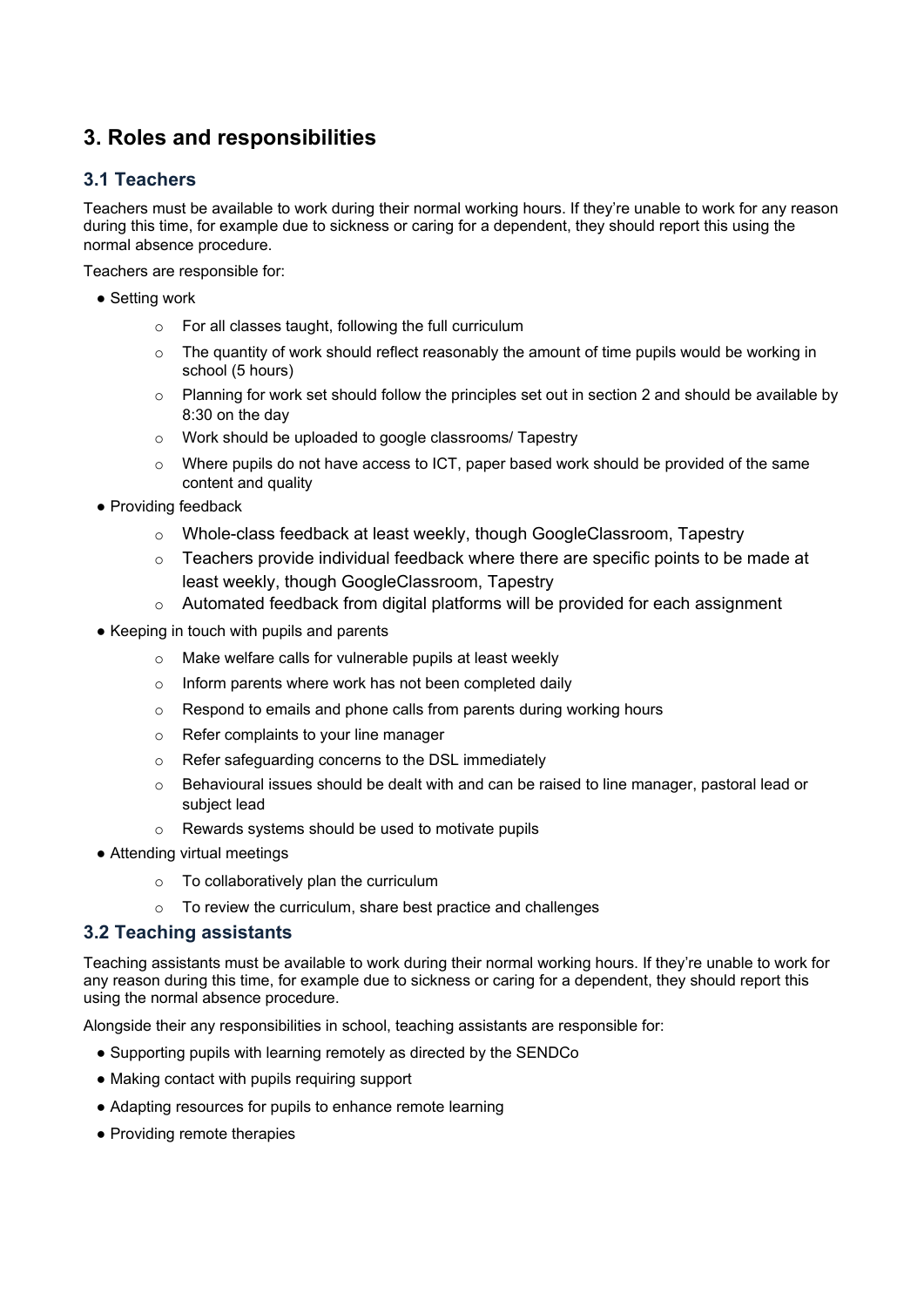## **3.3 Subject leads**

Alongside their teaching responsibilities, subject leads are responsible for:

- Considering whether any aspects of the subject curriculum need to change to accommodate remote learning
- Working with teachers teaching their subject to make sure work set is appropriate and consistent
- Working with other subject leads and senior leaders to make sure work set across subjects is appropriate and consistent, and deadlines are being set an appropriate distance away from each other
- Monitoring the work set by teachers in their subject through google classrooms and tapestry
- Developing systems and a culture of shared planning

#### **3.4 Senior leaders**

Alongside any teaching responsibilities, a senior leader should be identified to be responsible for:

- Coordinating the remote learning approach across the school
- Monitoring the effectiveness of remote learning through regular meetings with teachers and subject leaders, reviewing work set or reaching out for feedback from pupils and parents
- Monitoring contact made with children and parents
- Monitoring the security of remote learning systems, including data protection and safeguarding considerations
- Communicating arrangements for remote learning with parents via parent mail, google classrooms and the school website
- Report on the quality of remote learning to the executive team, academy committee and trust board

#### **3.5 SENDCos**

Alongside any teaching responsibilities, SENDCos are responsible for:

- Ensuring that TAs are deployed effectively to support remote learning alongside in school provision
- Ensuring that all planning and resources are appropriately adapted to meet the needs of pupils
- Monitoring the learning of pupils with SEND and adapt provision
- Ensuring assessment is accurate and informs planning but does not become burdensome
- Engaging services offered by outside agencies such as OT, EP and SENSS to provide additional support for those learning remotely

#### **3.6 Pastoral leaders**

Alongside any teaching responsibilities, Pastoral leaders are responsible for:

- Ensuring class teachers and tutors are in weekly contact with children and parents to discuss their learning and wellbeing. Any issues are followed up
- Making weekly provision for assemblies/ collective worship
- Referring any concerns to the senior leadership team or DSL, if necessary

#### **3.7 Pupils and parents**

Staff can expect pupils to:

- Be contactable during the required times although consider they may not always be in front of a device the entire time
- Complete work to the deadline set by teachers
- Seek help if they need it, from teachers or teaching assistants
- Alert staff if they're not able to complete work

Staff can expect parents to: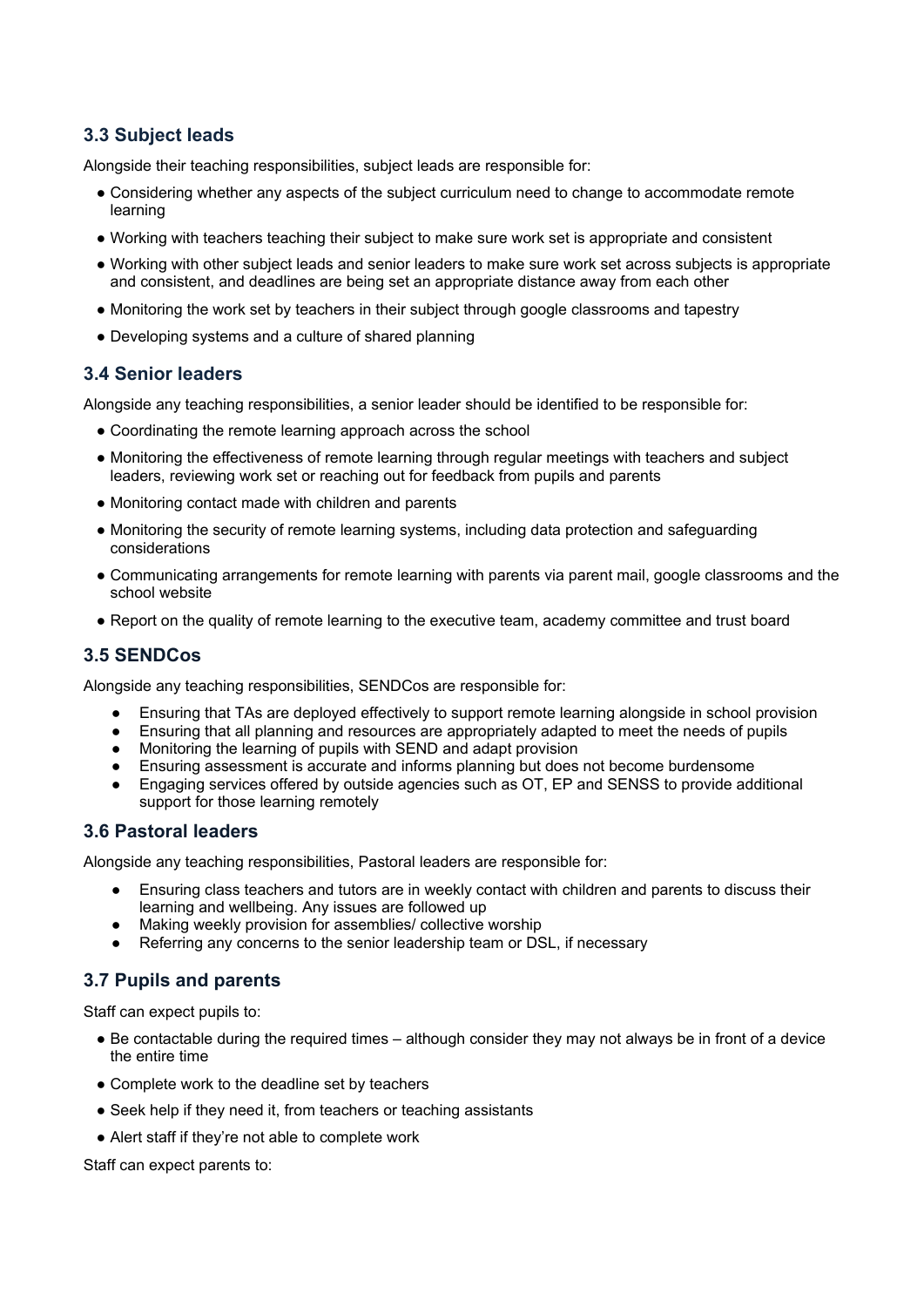- Make the school aware if their child is sick or otherwise can't complete work
- Seek help from the school if they need it if you know of any resources staff should point parents towards if they're struggling, include those here
- Be respectful when making any complaints or concerns known to staff

#### **3.8 Academy executive**

The executive team is responsible for:

- Setting policy and expectations
- Facilitating collaboration across the trust
- Line management of the headteachers
- Ensuring that monitoring is taking place at a school level
- Reporting to the trust board

#### **3.9 Academy committees**

The Academy committee is responsible for:

- Support and challenge of the school senior leadership team
- Monitoring remote learning to ensure education remains as high quality as possible
- Ensuring that remote learning matches the school curriculum and upholds the values and ethos of the school

#### **3.10 Trust Board**

The Trust Board is responsible for:

- Support and challenge of the academy executive
- Monitoring remote learning to ensure education remains as high quality as possible
- Ensuring that staff are certain that systems are appropriately secure, for both data protection and safeguarding reasons

## **4. Monitoring**

Monitoring the quality of remote learning will be carried out by senior leaders in schools and the executive team, reported to academy committees and the Trust Board. Monitoring will be carried out against the responsibilities and principles set out above. In addition to this we will seek feedback from parents via surveys